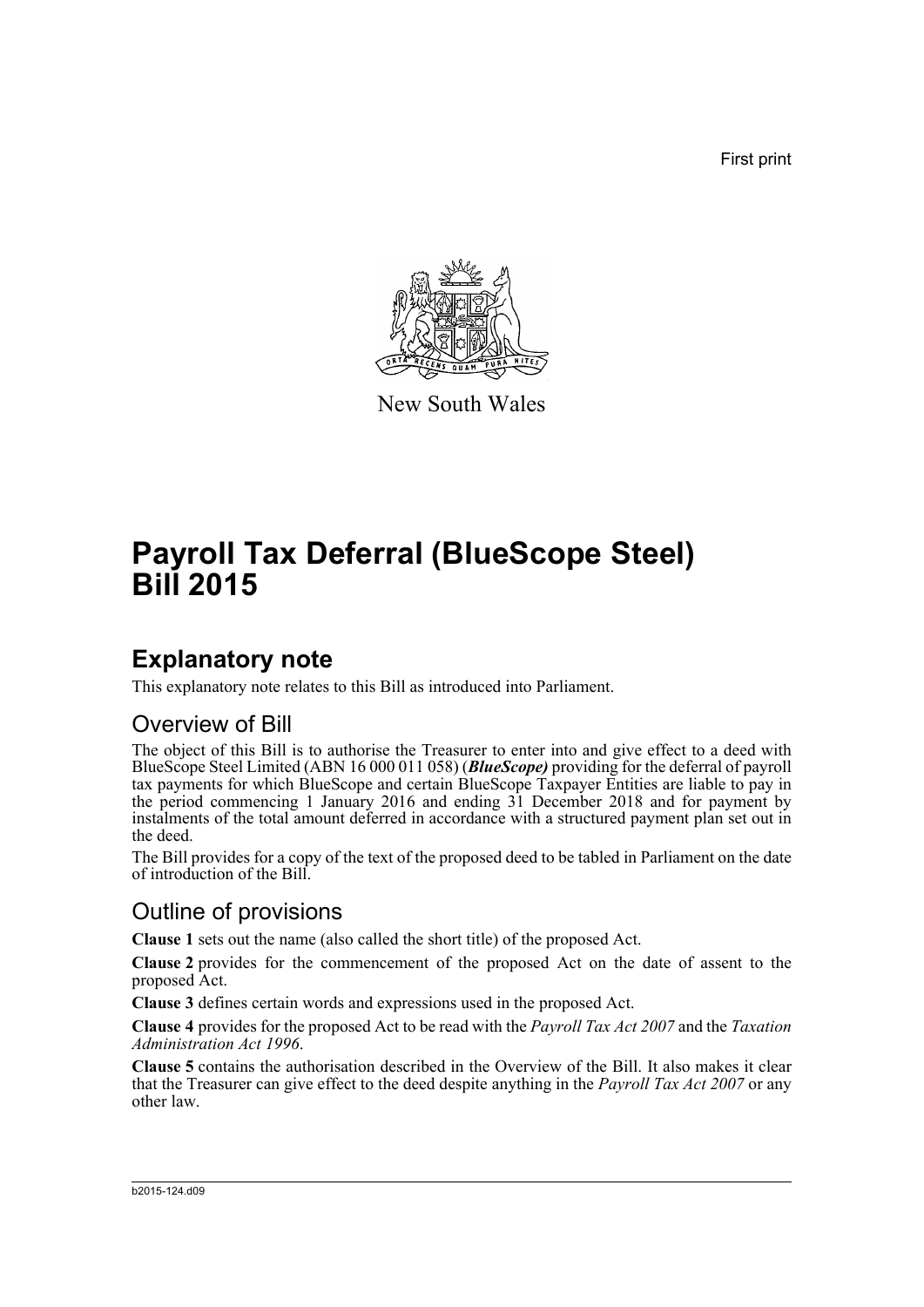**Clause 6** provides for certification and use in evidence of the text of the proposed deed as tabled in Parliament.

#### **Schedule 1 Amendment of Taxation Administration Act 1996 No 97**

**Schedule 1** amends the definition of *taxation laws* in section 4 of the *Taxation Administration Act 1996* to enable administration and enforcement of the provisions relating to the deferral and payment of payroll tax by BlueScope and certain BlueScope Taxpayer Entities described in the deed under the proposed Act.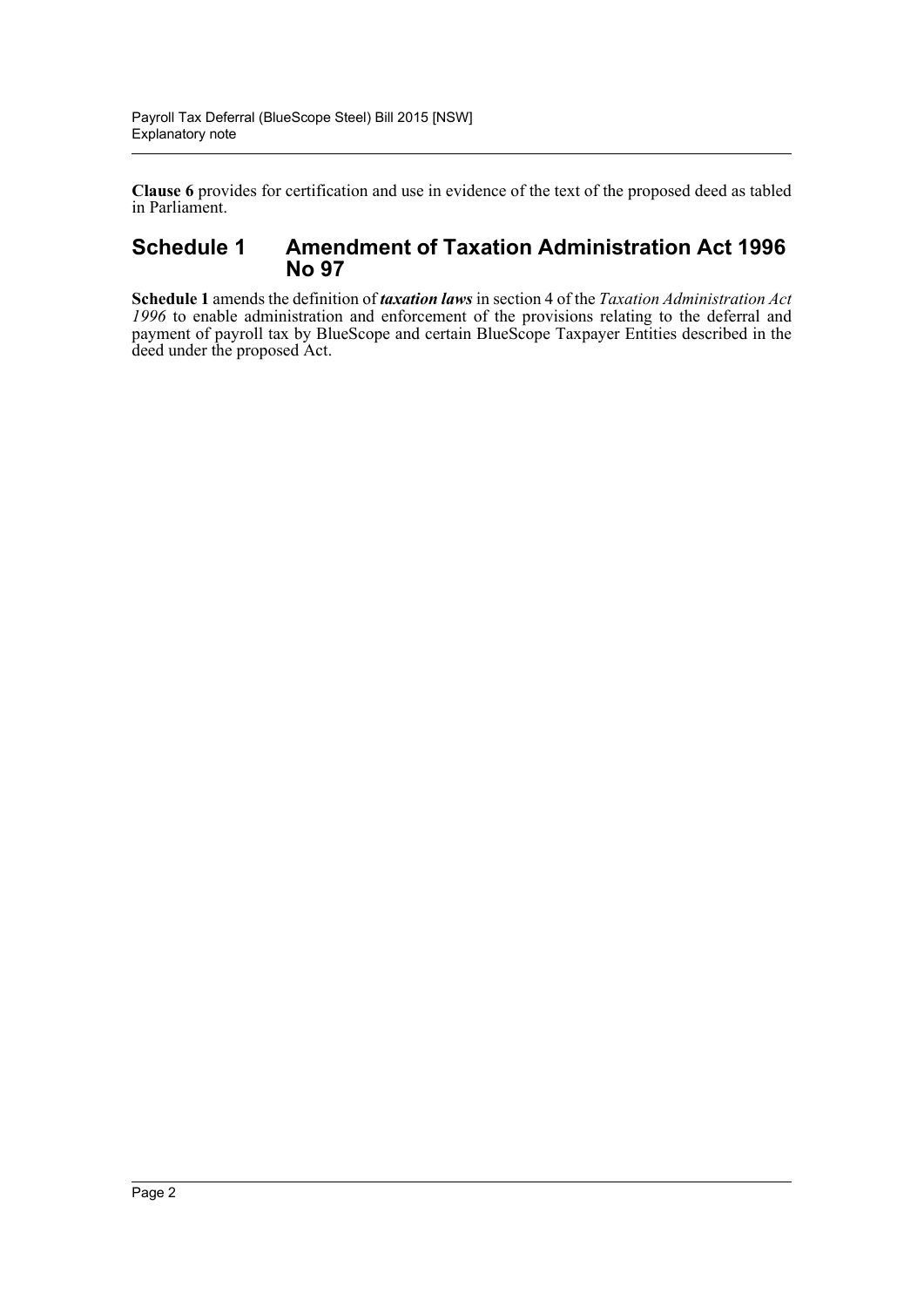First print

Page



New South Wales

# **Payroll Tax Deferral (BlueScope Steel) Bill 2015**

## **Contents**

| <b>Schedule 1</b> |   | <b>Amendment of Taxation Administration Act 1996 No 97</b>                   | 4              |
|-------------------|---|------------------------------------------------------------------------------|----------------|
|                   | 6 | Evidence                                                                     | 3              |
|                   | 5 | Authorisation of payroll tax deferral arrangements                           | $\overline{2}$ |
|                   | 4 | Relationship to Payroll Tax Act 2007 and Taxation Administration Act<br>1996 | 2              |
|                   | 3 | Interpretation                                                               | 2              |
|                   | 2 | Commencement                                                                 | $\overline{2}$ |
|                   |   | Name of Act                                                                  | 2              |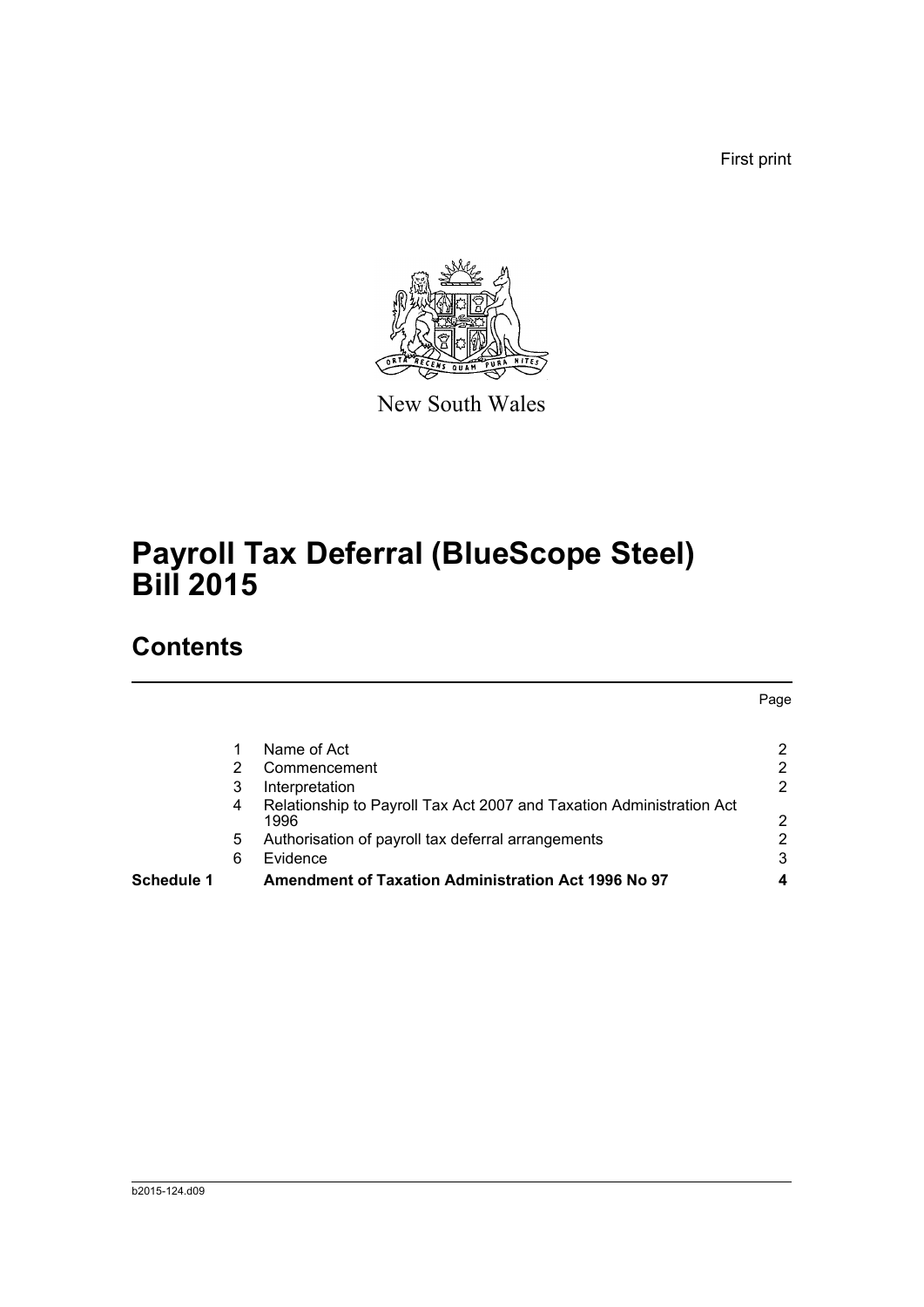

New South Wales

# **Payroll Tax Deferral (BlueScope Steel) Bill 2015**

No , 2015

#### **A Bill for**

An Act with respect to arrangements for the temporary deferral of payroll tax payments by BlueScope Steel Limited and certain other entities.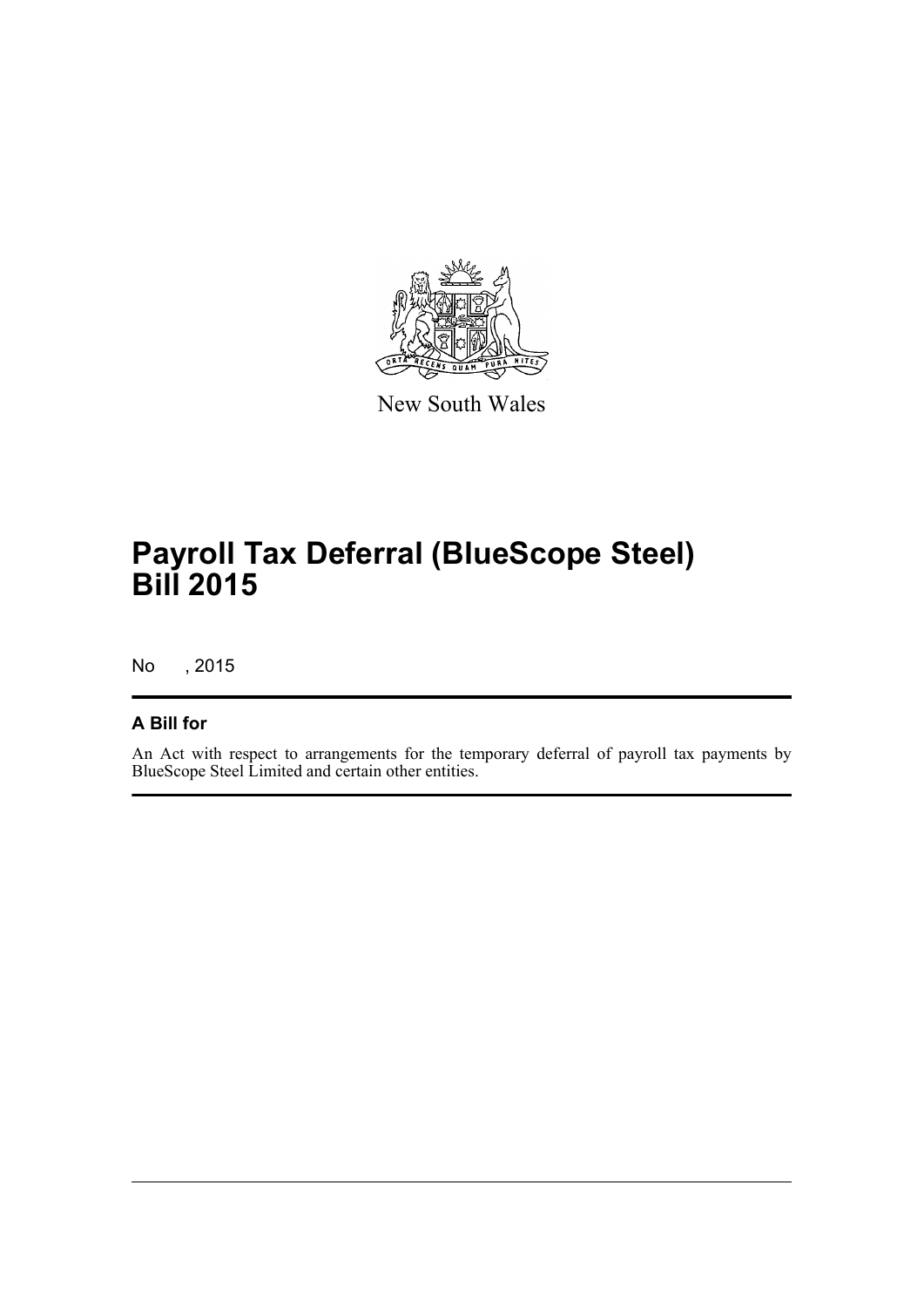Payroll Tax Deferral (BlueScope Steel) Bill 2015 [NSW]

<span id="page-4-4"></span><span id="page-4-3"></span><span id="page-4-2"></span><span id="page-4-1"></span><span id="page-4-0"></span>

|              |                                                    | The Legislature of New South Wales enacts:                                                                                                                                                                                                                                                                                                                                                                                         | $\mathbf{1}$               |  |
|--------------|----------------------------------------------------|------------------------------------------------------------------------------------------------------------------------------------------------------------------------------------------------------------------------------------------------------------------------------------------------------------------------------------------------------------------------------------------------------------------------------------|----------------------------|--|
| 1            |                                                    | <b>Name of Act</b>                                                                                                                                                                                                                                                                                                                                                                                                                 | 2                          |  |
|              |                                                    | This Act is the Payroll Tax Deferral (BlueScope Steel) Act 2015.                                                                                                                                                                                                                                                                                                                                                                   | 3                          |  |
| $\mathbf{2}$ | Commencement                                       |                                                                                                                                                                                                                                                                                                                                                                                                                                    | 4                          |  |
|              |                                                    | This Act commences on the date of assent to this Act.                                                                                                                                                                                                                                                                                                                                                                              | 5                          |  |
| 3            |                                                    | Interpretation                                                                                                                                                                                                                                                                                                                                                                                                                     |                            |  |
|              | (1)<br>In this Act:                                |                                                                                                                                                                                                                                                                                                                                                                                                                                    | 7                          |  |
|              |                                                    | <b>BlueScope</b> means BlueScope Steel Limited (ABN 16 000 011 058).                                                                                                                                                                                                                                                                                                                                                               | 8                          |  |
|              |                                                    | <b>BlueScope Taxpayer Entity</b> has the meaning it has in the deed.                                                                                                                                                                                                                                                                                                                                                               | 9                          |  |
|              |                                                    | deed means the deed entitled "Payroll Tax Structured Payment Plan Deed" set out in<br>the tabled text.                                                                                                                                                                                                                                                                                                                             | 10<br>11                   |  |
|              |                                                    | <i>function</i> includes a power, authority or duty, and <i>exercise</i> a function includes<br>perform a duty.                                                                                                                                                                                                                                                                                                                    | 12<br>13                   |  |
|              |                                                    | <i>tabled text</i> means the text of the proposed deed entitled "Payroll Tax Structured"<br>Payment Plan Deed", a copy of which was tabled in Parliament on the date of<br>introduction of the Bill for the <i>Payroll Tax Deferral (BlueScope Steel) Act 2015</i> .                                                                                                                                                               | 14<br>15<br>16             |  |
|              | (2)                                                | Other expressions used in this Act have the same meaning as they have in the <i>Payroll</i><br>Tax Act 2007.                                                                                                                                                                                                                                                                                                                       | 17<br>18                   |  |
|              | (3)                                                | Notes included in this Act do not form part of this Act.                                                                                                                                                                                                                                                                                                                                                                           | 19                         |  |
| 4            |                                                    | Relationship to Payroll Tax Act 2007 and Taxation Administration Act 1996                                                                                                                                                                                                                                                                                                                                                          | 20                         |  |
|              | (1)                                                | This Act is to be read together with the <i>Payroll Tax Act 2007</i> and the <i>Taxation</i><br>Administration Act 1996.                                                                                                                                                                                                                                                                                                           | 21<br>22                   |  |
|              |                                                    | Note. The Taxation Administration Act 1996 makes provision for the administration and<br>enforcement of taxation laws. This Act is a taxation law for the purposes of that Act.                                                                                                                                                                                                                                                    | 23<br>24                   |  |
|              | (2)                                                | This Act sets out provisions that, for the purposes of the <i>Payroll Tax Act 2007</i> , apply<br>only in this jurisdiction.                                                                                                                                                                                                                                                                                                       | 25<br>26                   |  |
| 5            | Authorisation of payroll tax deferral arrangements |                                                                                                                                                                                                                                                                                                                                                                                                                                    |                            |  |
|              | (1)                                                | The Treasurer is authorised, on behalf of the State, to enter into and give effect to the<br>deed.                                                                                                                                                                                                                                                                                                                                 | 28<br>29                   |  |
|              | (2)                                                | The deed may be given effect despite sections 7, 8 and 9 of the Payroll Tax Act 2007.                                                                                                                                                                                                                                                                                                                                              | 30                         |  |
|              | (3)                                                | In this section:                                                                                                                                                                                                                                                                                                                                                                                                                   | 31                         |  |
|              |                                                    | <i>giving effect to the deed includes:</i>                                                                                                                                                                                                                                                                                                                                                                                         | 32                         |  |
|              |                                                    | complying with any obligation of the State under the deed, and<br>(a)                                                                                                                                                                                                                                                                                                                                                              | 33                         |  |
|              |                                                    | exercising or enforcing any right or power under the deed.<br>(b)                                                                                                                                                                                                                                                                                                                                                                  | 34                         |  |
|              | (4)                                                | For the purpose of giving effect to the deed, section 81 (1) of the <i>Payroll Tax Act</i><br>$2007$ is to be read as if the reference to an amount that a member of a group is<br>required to pay under that Act in respect of a period were a reference to an amount<br>that a BlueScope Taxpayer Entity is required to pay under the deed.<br>Note. The BlueScope Taxpayer Entities are a group under the Payroll Tax Act 2007. | 35<br>36<br>37<br>38<br>39 |  |
|              | (5)                                                | This section has effect despite anything to the contrary in the <i>Payroll Tax Act 2007</i><br>or any other law.                                                                                                                                                                                                                                                                                                                   | 40<br>41                   |  |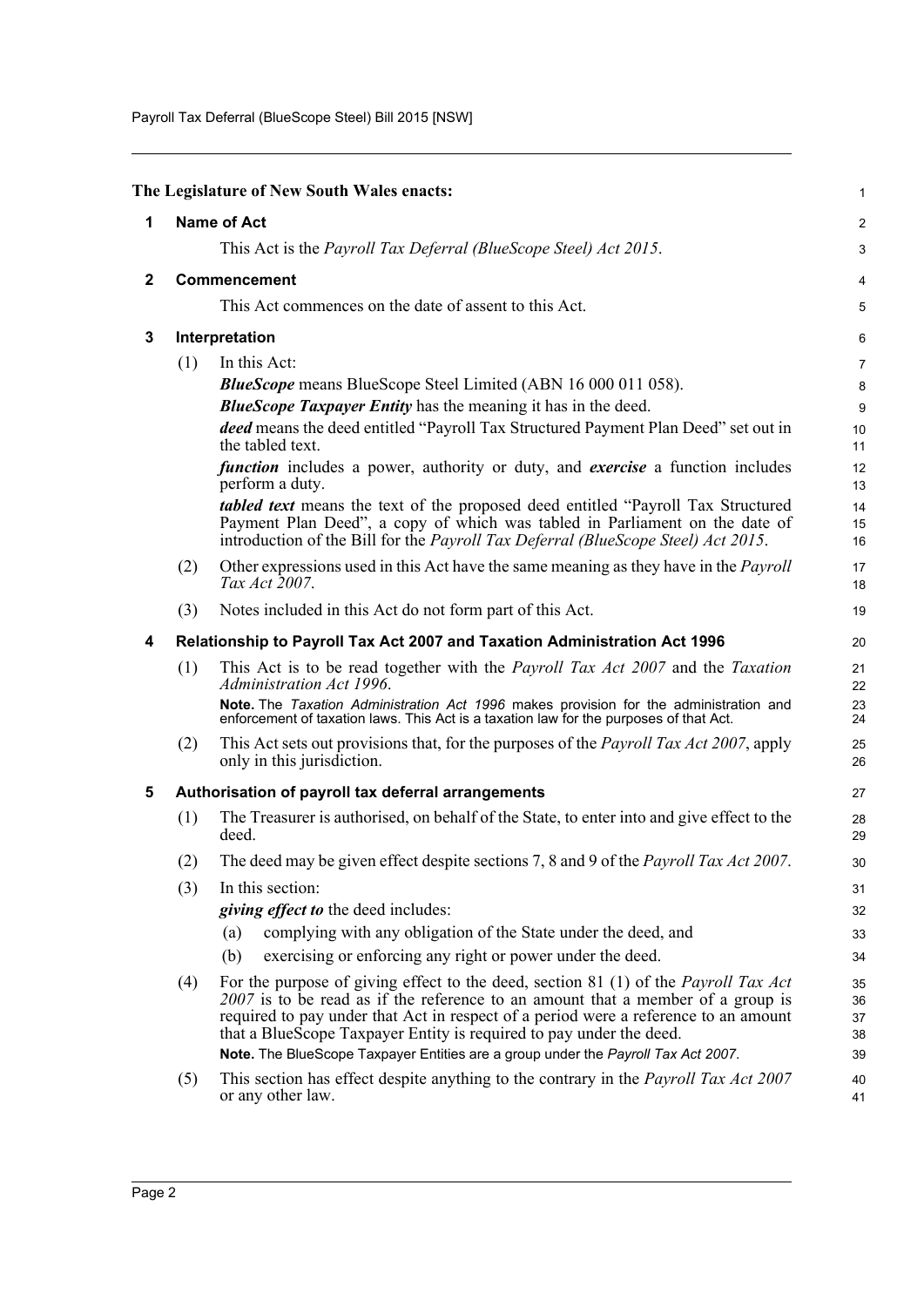| (6) | Nothing in this section limits or prevents the exercise of any function by the Chief  |
|-----|---------------------------------------------------------------------------------------|
|     | Commissioner under section 37 or 47 of the <i>Taxation Administration Act 1996</i> in |
|     | relation to payroll tax payable by BlueScope and any BlueScope Taxpayer Entity.       |

(7) A failure by BlueScope or a BlueScope Taxpayer Entity to pay an amount required to be paid by it under the deed is a tax default for the purposes of the *Taxation Administration Act 1996*.

#### <span id="page-5-0"></span>**6 Evidence**

- (1) A certificate of the Clerk of the Legislative Assembly certifying that a document is an accurate copy of the tabled text, or is an accurate copy of a particular part or of particular provisions of the tabled text, is admissible in evidence in any proceedings and is evidence:
	- (a) of the matter certified, and
	- (b) that the text of the proposed deed was tabled in the Legislative Assembly as referred to in the definition of *tabled text* in section 3.
- (2) Subsection (1) does not affect any other way in which the tabling or content of the tabled text, or the accuracy of a copy of the tabled text or of a part or provisions of the tabled text, may be established.